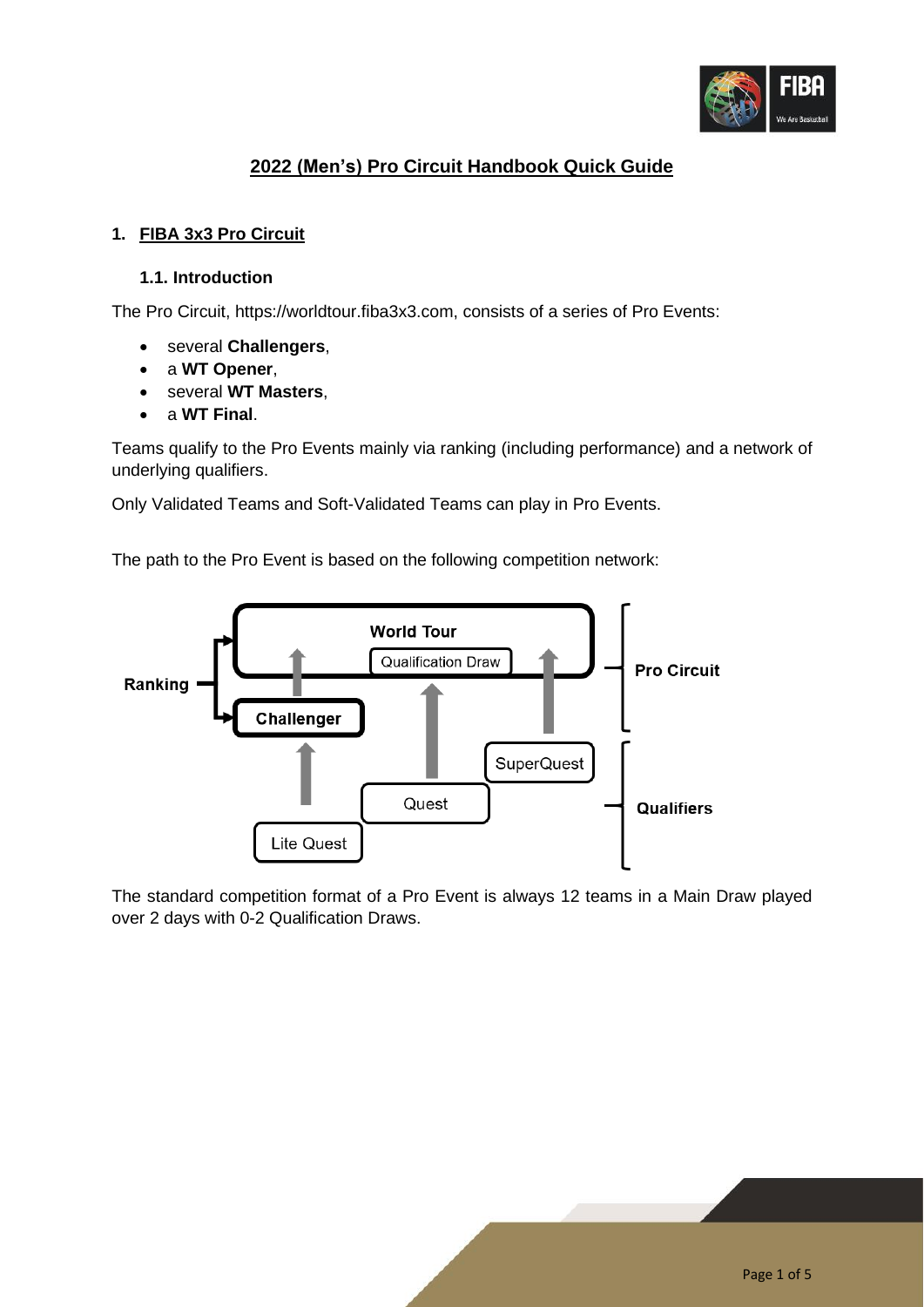

## **1.2. Challengers**

| <b>Main</b><br><b>Draw</b> |    | <b>Host Wildcard</b>                   |                      |    |                   |
|----------------------------|----|----------------------------------------|----------------------|----|-------------------|
|                            | 2  | <b>Host Wildcard</b>                   |                      |    |                   |
|                            | 3  | Automated Allocation                   | Qualifying<br>Draw A | 11 | Lite Quest        |
|                            | 4  | Automated Allocation                   |                      | 12 | Lite Quest        |
|                            | 5  | Automated Allocation                   |                      | 13 | Lite Quest        |
|                            | 6  | Automated Allocation                   |                      |    |                   |
|                            | 7  | Automated Allocation                   | Qualifying<br>Draw B | 14 | Lite Quest        |
|                            | 8  | Automated Allocation/ Performance Slot |                      | 15 | <b>Lite Quest</b> |
|                            | 9  | Automated Allocation/ Performance Slot |                      | 16 | Lite Quest        |
|                            | 10 | <b>Highest ranked Lite Quest</b>       |                      |    |                   |
|                            |    | Qualifying Draw A winner               |                      |    |                   |
|                            |    | Qualifying Draw B winner               |                      |    |                   |

The standard allocation of teams in a Challenger follows the below structure:

Each Challenger will have a different breakdown by type of slot; such breakdown being at FIBA's discretion.

Automatic allocation is based on teams' pre-registration and is regulated by the number of automated slots of each validated team and their ranking following article 4.5 of the Handbook. Only validated teams can pre-register for Automated Allocation; the automated allocated slots are awarded 5 Wednesdays before the respective Challenger.

### **1.3. World Tour**

The standard allocation of teams in a WT Masters follows the below structure:

| <b>Main</b><br><b>Draw</b> |              | <b>Host Wildcard</b>       |                           |    |       |
|----------------------------|--------------|----------------------------|---------------------------|----|-------|
|                            | $\mathbf{2}$ | Performance Slot (if any)  |                           |    |       |
|                            | 3            | Performance Slot (if any)  |                           |    |       |
|                            | 4            | Challenger                 |                           |    |       |
|                            | 5            | Challenger                 | Qualifying<br><b>Draw</b> | 12 | Quest |
|                            | 6            | Challenger                 |                           | 13 | Quest |
|                            |              | Challenger                 |                           | 14 | Quest |
|                            | 8            | Challenger                 |                           |    |       |
|                            | 9            | Challenger                 |                           |    |       |
|                            | 10           | <b>SuperQuest or Quest</b> |                           |    |       |
|                            | 11           | <b>SuperQuest or Quest</b> |                           |    |       |
|                            |              | Qualifying Draw winner     |                           |    |       |

Each WT Masters will have a different breakdown by type of slot, such breakdown being at FIBA's discretion. WT Opener will have a specific qualification system, whilst qualification to the WT Final will be based on WT standings.

Variations like a WT Masters featuring 2 Qualifying Draws are possible, in this case, only 10 teams will be qualified directly to the Main Draw.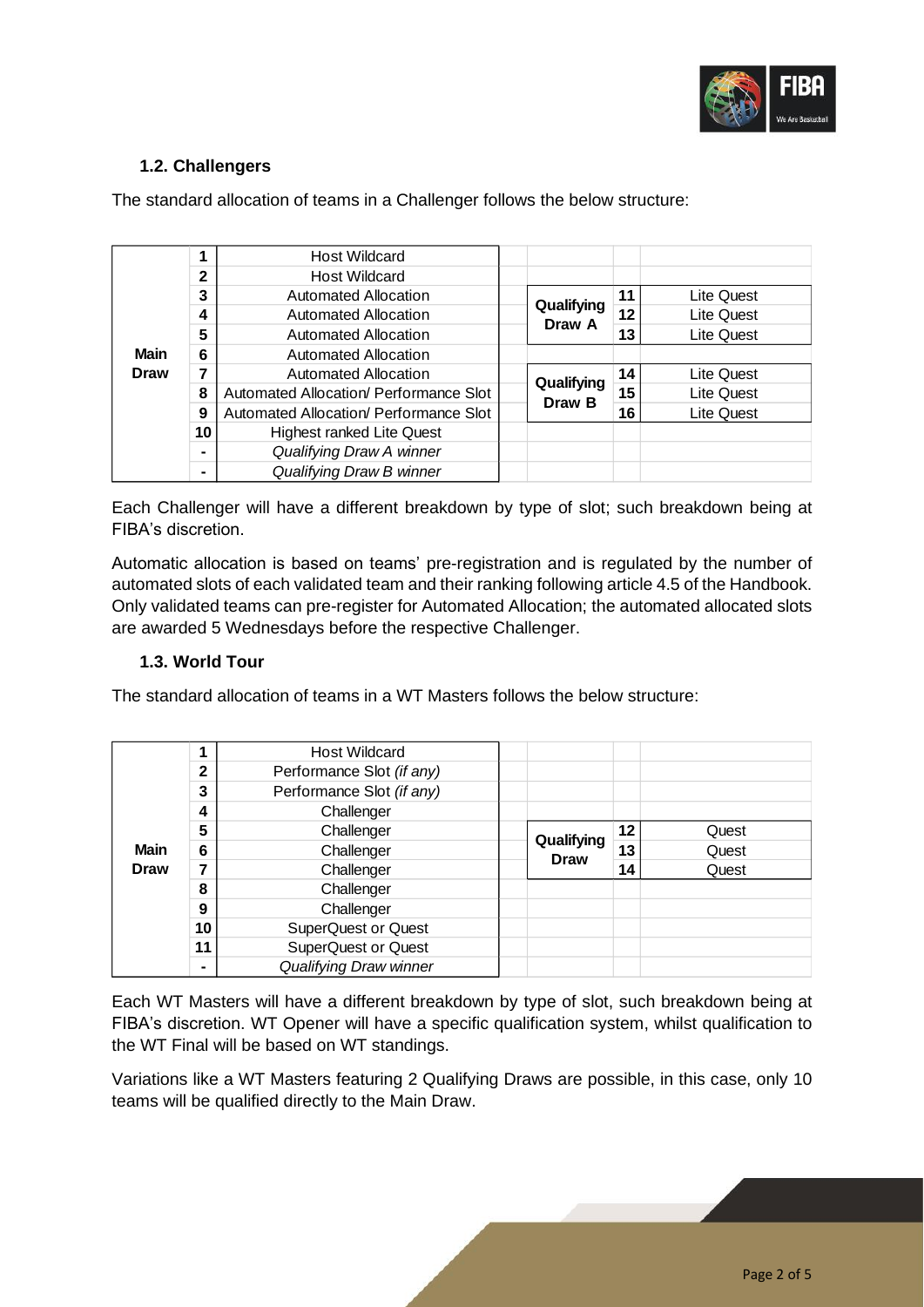

### **1.4. Performance slots**

Performance slots are offered by FIBA based on objective performance criteria of a team in the previous or current season. Examples of those criteria:

- Winner of prior season's WT Final
- Ranking such as the top 8 ranked teams at the beginning of the season (so called Hard Seeds).
- The 2 teams with the highest win ratio in the Pro Circuit to the last WT Masters before the WT Final (see article 5.5).
- Derived from U23 Nations League (see article 8.8 a).

## **2. Teams**

## **2.1. Validated and Soft-Validated Teams**

|                     | <b>Validated team</b>                                                                                                                                                | Soft-Validated team                                                                                                                                          |  |  |
|---------------------|----------------------------------------------------------------------------------------------------------------------------------------------------------------------|--------------------------------------------------------------------------------------------------------------------------------------------------------------|--|--|
| <b>Team</b><br>name | <b>City name in Latin Letters</b><br>+ Commercial suffix<br>e.g. Paris Danone                                                                                        |                                                                                                                                                              |  |  |
| <b>Condition</b>    | A team can be validated if:<br>Ranked Top 30 with tentative roster<br>$\bullet$<br>Qualified to a Pro Event<br>$\bullet$<br>Registered to a Pro Event                | A team can be a Soft-Validated if:<br>Qualified to a Challenger from a Lite<br>Quest<br>Registered to a Challenger<br>$\bullet$<br>and is not yet validated. |  |  |
| <b>Process</b>      | Team go through the <b>validation process</b> on<br>teams fiba3x3.com<br>the Validated Team Management platform.                                                     | Team provides a roster of 4 players, the<br>team's name, commercial suffix and<br>contact details to FIBA.                                                   |  |  |
| <b>Roster</b>       | Extended roster of up to 6 players<br>for the entire season<br>thereof at least 2 players have to have played<br>in underlying qualifier (if applicable).            | 4 players<br>for the specific event<br>thereof at least 2 players have to have<br>played in underlying qualifier (if applicable).                            |  |  |
| <b>Duration</b>     | Season                                                                                                                                                               | Event                                                                                                                                                        |  |  |
| <b>Changes</b>      | Event Roster:<br>Allowed until the technical<br>meeting of the event if<br>approved by the regulations.<br>Extended Roster: Exceptionally per articles 2.3,<br>26827 | Allowed untill the technical meeting if<br>approved by the regulation/protocol.                                                                              |  |  |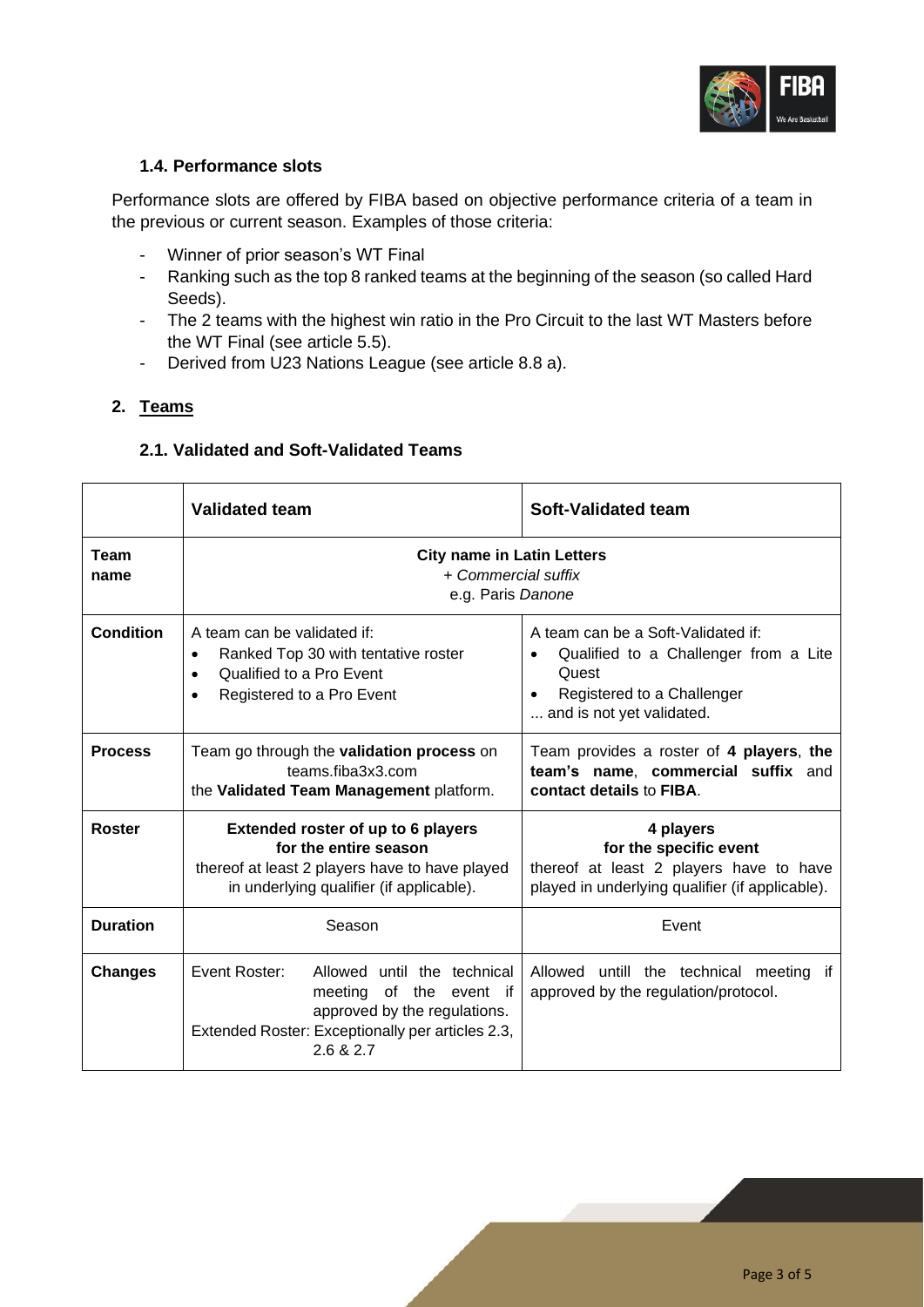

### **2.2. Travel to Men´s Pro Event**

Validated teams that are qualified via Automated Allocation, Hard Seeds, Challenger, Super Quest or to WT Final will receive a travel allowance from FIBA calculated based on their country and the location of the Pro Event:

| <b>Travel</b>                            | <b>Allowance per team</b> |
|------------------------------------------|---------------------------|
| Within the same country                  | \$500                     |
| <b>Within European Zone</b>              | \$700                     |
| <b>Within Asian Zone</b>                 | \$1'000                   |
| <b>Within African Zone</b>               | \$2'000                   |
| <b>Within Oceanian Zone</b>              | \$1'000                   |
| <b>Within American Zone</b>              | \$2'000                   |
| Inter-continental                        | \$4'000                   |
| <b>Exception between Europe and MENA</b> | \$2'000                   |

## **2.3. Qualification to a Pro Events**

Teams and players are allowed to qualify to any of the Pro Events, however players are bound to the Extended Roster restriction mentioned in the Pro Circuit Handbook (Art 7).

To register and participate in a Pro Event, teams must become a soft-validated or validated team (as appropriate) -if not done yet- and confirm their participation to the qualified event according to FIBA´s regulations.

Once a team has confirmed participation to a Pro Event, participation is mandatory. Cancellation after confirmation will result in sanctions, as defined in Annex 1, except for force majeure proven to FIBA´s comfortable satisfaction.

### **2.4. Team Roster and Eligibility**

Event Roster shall be formed by 4 players who are available and eligible to play. Teams with 3 or less players are ineligible to play, exceptions may be granted in case of force majeure proven to FIBA's comfortable satisfaction.

Teams participating in qualifiers to Pro Events must ensure that their team composition would allow them to participate in the Pro Event for which they have the chance to qualify in the given qualifier.

No player can play for two different Validated Teams in in the same Season.

### **2.5. Pool Seeding**

Teams are seeded based on Team Ranking for Validated Team or in case of Soft-Validated Teams on the aggregate of ranking points of the 3 highest ranked players of the team and placed in pools based on their seeding number.